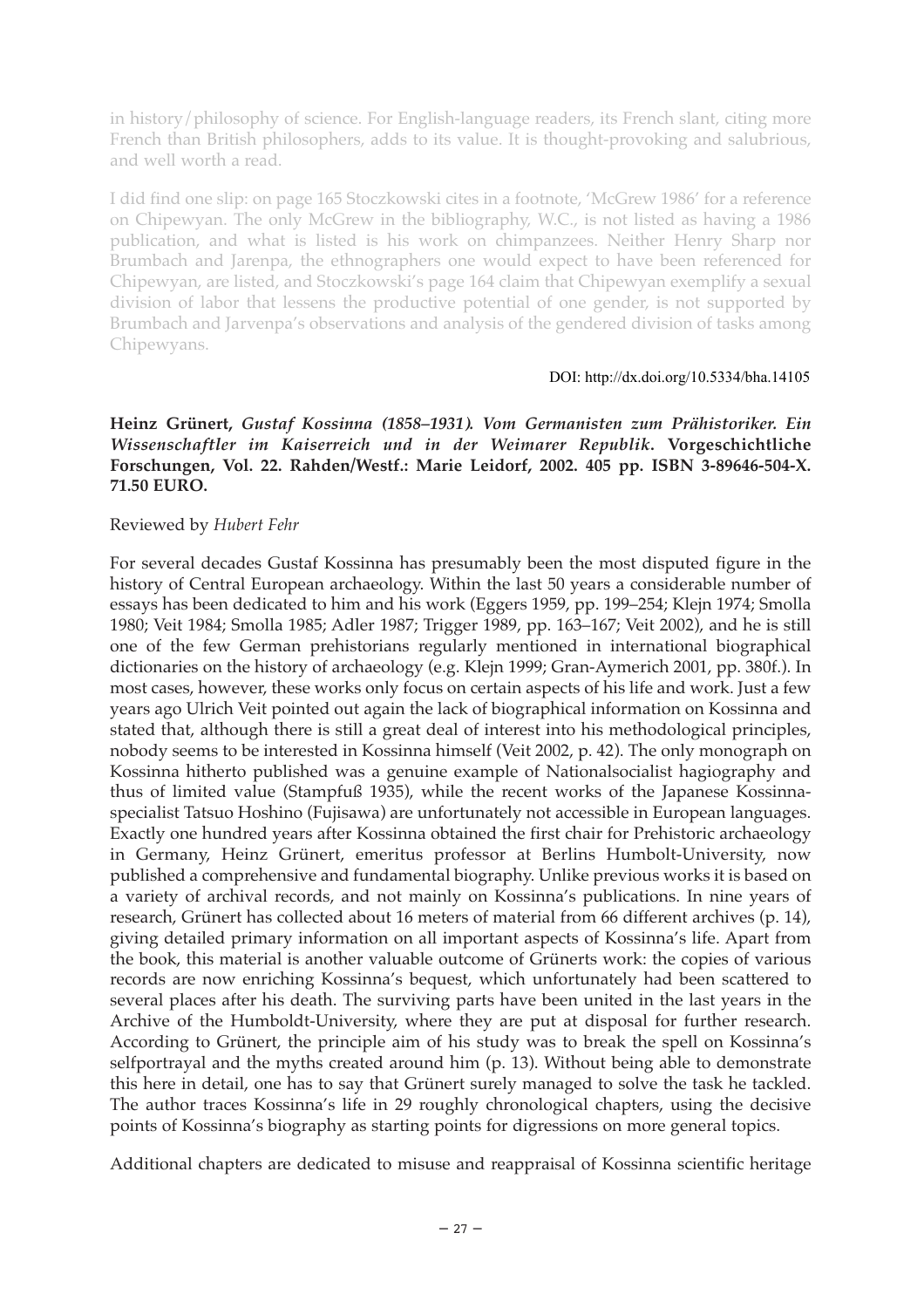and the history and content of his bequest. After describing family background and youth in Tilsit (nowadays Sovetsk/Russia) Grünert traces in detail Kossinna's long way before becoming a professional prehistorian. During his studies Kossinna specialised into the field of Germanic philology (not philosophy: Trigger 1989, p. 163). In this period Kossinna also changed his first name from 'Gustav' to 'Gustaf', although – much to Kossinna's displeasure – some of his relatives and colleagues (as several scholars interested into the history of archaeology still today) kept to the more usual original spelling (p. 22–24). The most important result of this time, however, was his passion for the search into the origins and the ancient homeland of the ancient Germans, a topic much en vogue in the second half of the 19 th century. Working as a librarian in the following years, Kossinna published a respectable number of articles on language and history of the Ancient Germans, which gained him some recognition in the academic world, but could not prevent him from getting increasingly dissatisfied with the limited possibility of philology and history concerning the problems he was actually interested in. On Sunday, 29 th of April 1894 he finally made a decision and noted in his diary: 'I am starting insistent studies on Prehistoric archaeology' (p. 64). Several month later he made his public debut as a prehistorian, remarkably with a lecture on the history of archaeology: 'the history of the debate on the culture of the Nordic Bronze Age'. Only one year after Kossinna finally turned to prehistoric archaeology he presented in December 1895 at Kassel a programmatic paper on 'the prehistoric spread of the Germans in Germany', where he outlined his methodological approach, the Siedlungsarchäologie, for the first time. While Kossinna praised this lecture as a spectacular turning point later on – and scholars into the history of archaeology frequently followed his view (e.g. Eggers 1959, pp. 210–214) – Grünert shows that it actually provoked nearly no response at all (pp. 66–70), a fact, which left Kossinna deeply disappointed. Kossinna's reaction to this – actual or alleged – lack of recognition is a key for the understanding of his personality, which Grünert strikingly describes as 'sensitive, distrustful, aggressive' (pp. 191–194). This character, knowing only friend or foe but hardly anything in between, shows up in all chapters, which Grünert dedicated to Kossinnas academic surrounding, especially his fellow scholars at the University of Berlin (pp. 140–162), the Classical archaeologists (pp. 164–173) and his famous rivalry with Carl Schuchhardt (pp. 174–183). Oscar Montelius, on the other hand, was one of the scholars, Kossinna respected deeply and with whom he maintained a fruitful and longlasting intellectual exchange (pp. 185–190).

The basis for Kossinna's reputation as an archaeologist was his immense knowledge of the archaeological material, which was acknowledged even by his opponents. On numerous travels to museums in several European countries he documented prehistoric findings in a very efficient way (pp. 75–90). Kossinnas original catalogue of archaeological findings is preserved in his bequest. It is maybe the most valuable part of his scientific legacy, because many of the originals were destroyed, especially during World War II. Since Gustaf Kossinna is frequently referred to as an outstanding example of a nationalist and racist archaeologist, the chapter on Kossinna's changing political attitudes is especially important. Grünert proves wrong Günter Smollas theory, who had argued that Kossinna first around the year 1913 turned into a radical nationalist (Smolla 1980, p. 4f.). Already since the beginning of the 1890s, Kossinna regularly read the publications of the Alldeutsche Verband ('Pangermanic league') (p. 229) and became member of this organisation, at the latest, in 1896 (p. 304). Since the year 1902 he was also in close contact with Ludwig Schemann, the influential promoter of Count Gobineau's racist theories in Germany (p. 240). Kossinnas nationalism increased around 1911 and from 1912/13 on it became a characteristic of his public appearance (p. 232). The outcome of World War I finally turned him completely into an active supporter of racial nationalism (p. 254). Like most German scholars of his generation, Kossinna felt the military defeat and the following revolution as breakdown of everything valuable in his world (p. 267). With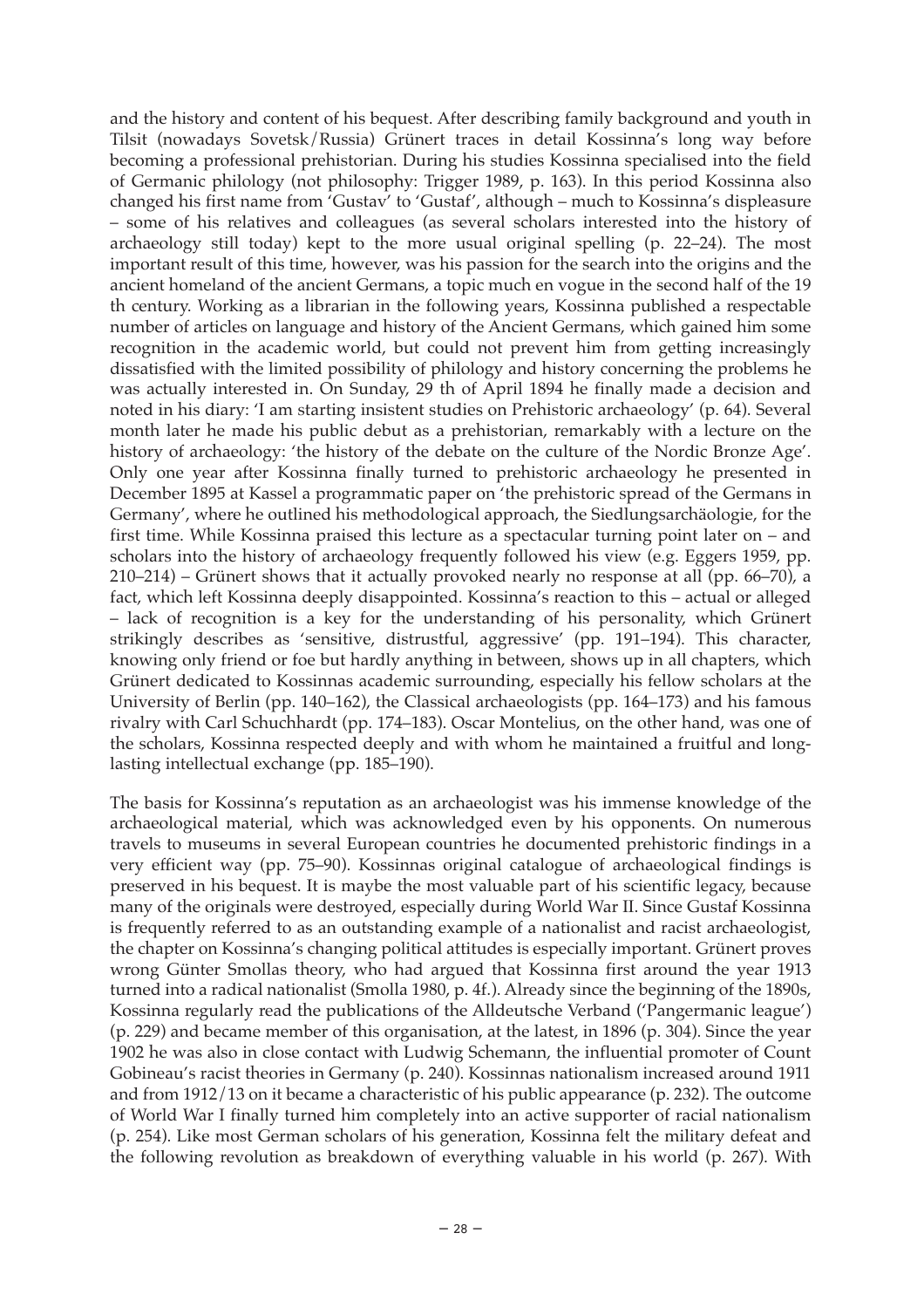great vigour he argued against the Versailles treaty. Grünert, however, found no prove that Kossinna actually sent his booklet 'The Eastern Mark, an native land of the Germans' to the German delegation at Versailles, which thus might be just another myth connected to Kossinna (p. 268). During the 1920s Kossinna approached to the National Socialism. Because of the fact, that his theories on the superiority of the Ancient Germans were adopted by several important followers of the Nazi-party, he became – as Grünert finally states – objectively an intellectual forerunner of the Nazi ideology (p. 340). Altogether Grünerts book, which would have benefited from a more generous layout, is much more than a sound biography of a controversial prehistorian. It offers a panorama on academia and society in the late 19 th and early 20th century; a period, decisive for the establishment of Prehistoric archaeology as an academic discipline. It is a lively and even exciting reading, in which Grünert treats his object critical, sometimes ironic, but without ever denouncing him personally. In such a way, the book convincingly solves a problem raised by Günter Smolla (Smolla 1980, p. 1): to explain the human side of Kossinna's life and its effects.

In my opinion, what has not been answered, on the other hand, is the question of Kossinna's significance for the development of prehistoric archaeology in general. However, this was not the main focus of Grünert's study. Especially scholars interested into the history of archaeological theory tend to concede Kossinna a decisive role for the establishment of a national(ist) archaeology based on the ethnic interpretation of archaeological 'cultures'. Repeatedly he has been described as the archaeologist, who gave European archaeology a paradigm (e.g. Smolla 1980, p. 8; Veit 1984, pp. 348–350; Smolla 1985, p. 12; Veit 2002, p. 54). Against this view, for example Ingo Wiwjorra had denied Kossinna role as initiator of a new paradigm in archaeology (Wiwjorra 1996, p. 174), and in the same manner Sebastian Brather recently stated that Kossinnas function as theoretical innovator has been heavily overrated (Brather 2002, p. 390), pointing out to the fact that the concepts for 'culture' and 'peoples' were already widely spread at the end of the 19 th century. Although Grünert clearly identifies Kossinnas forerunners concerning the concept of archaeological cultures and their equation with people (pp. 71–75), he agrees that Kossinna established in this field a new paradigm (p. 100). But regarding the fact, that even avowed opponents of Kossinna methodological principles regularly made use of ethnic interpretations, is seems that the genesis of the 'ethnic paradigm', which was by no means limited to Central European archaeology, was far more complex that sometimes presumed. It will take more thematic and biographical studies – preferably of the same solid quality as Heinz Grünert's book – on a number of Kossinna's nowadays less prominent contemporaries to answer this question in the future.

#### **References**

Adler, W. 1987. Gustaf Kossinna, in R. Hachmann (ed.), *Studien zum Kulturbegriff in der Vor- und Frühgeschichtsforschung*, pp. 33–56. Bonn: Rudolf Habelt.

Brather, S. 2002. Review Härke (ed.), Archaeology, ideology and society. *Germania*, Vol. 80: 389–394. Eggers, H. J. 1959. *Einführung in die Vorgeschichte*. München: Piper.

Gran-Aymerich, E. 2001. *Dictionnaire biographique d'archéologie, 1798–1945*. Paris: CNRS Editions.

Klejn, L. 1974. Kossinna im Abstand von vierzig Jahren. *Jahresschrift für Mitteldeutsche Vorgeschichte* Vol. 58: 7–55.

Klejn, L. 1999. Gustaf Kossinna, in T. Murray (ed.), *Encyclopedia of Archaeology. The Great Archaeologists. Vol. 1* (Santa Barbara ABC-Clio) pp. 233–246.

Smolla, G. 1980. Das Kossinna-Syndrom. Fundberichte aus Hessen, Vol. 19/20 (1979/80) 19.

Smolla, G. 1985. Gustaf Kossinna nach 50 Jahren. Kein Nachruf. *Acta praehistorica et archaeologica* Vol.